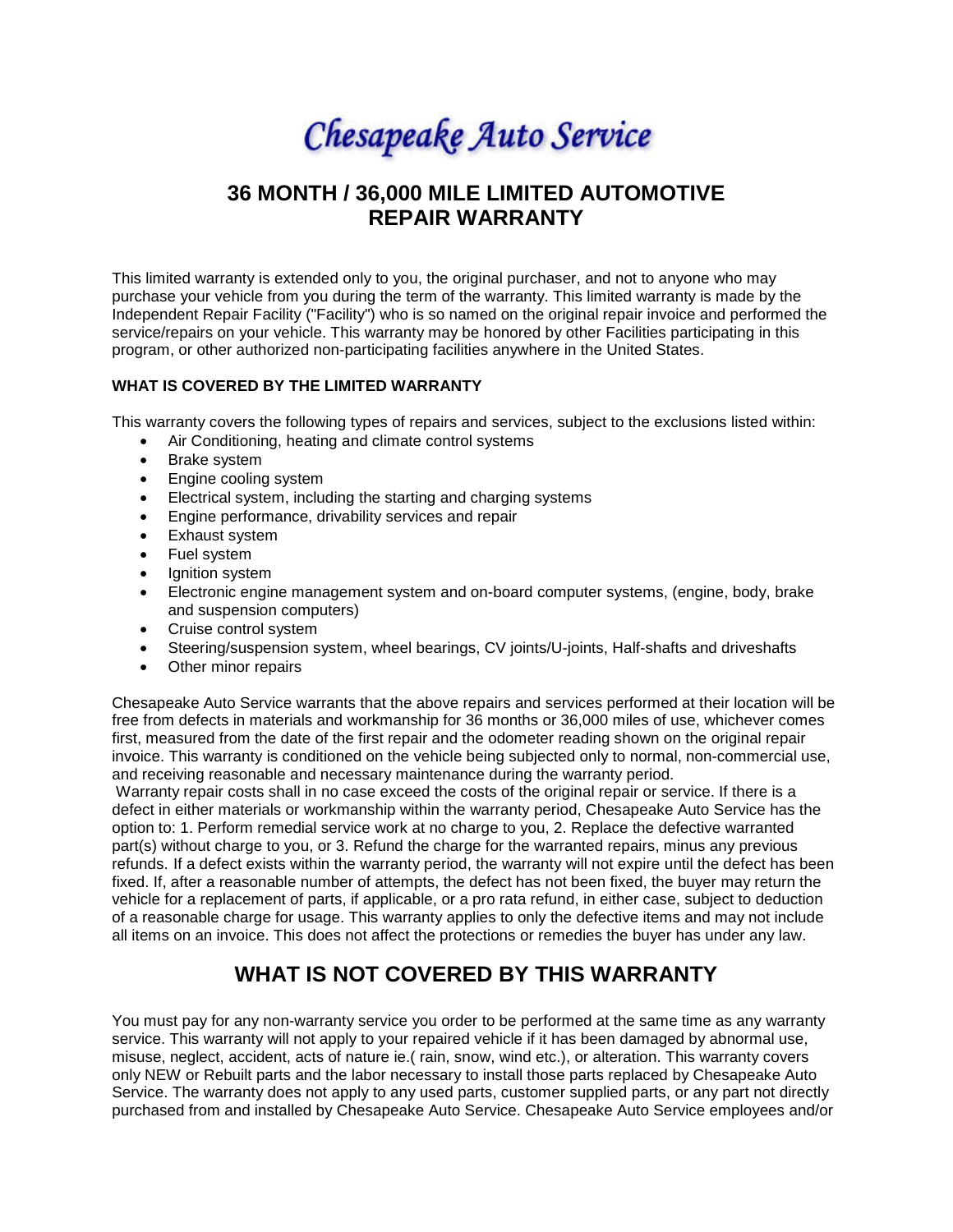agents do not have authority to modify the terms of this warranty, nor to make any promises in addition to those contained within this warranty. Some states do not allow the exclusion or limitation of incidental or consequential damage, so the above limitation or exclusion may not apply to you. This warranty gives you specific rights, and you may also have other rights, which vary from state to state.

## **REPAIRS AND SERVICES EXCLUDED FROM THE LIMITED WARRANTY**

This warranty does not cover repair(s) or service(s) except as listed in the section, "What is Covered by this Warranty," even though Chesapeake Auto Service may offer other services. THIS WARRANTY DOES NOT IN ANY WAY INCLUDE INCIDENTAL OR CONSEQUENTIAL DAMAGES (additional expenses which you may incur as the result of faulty parts, repair or service). Repairs and services excluded from the 36 month 36,000 Mile Limited Repair Warranty include:

### ENGINE:

Any internal repairs, replacement of internal components, or replacement of the engine assembly.

### TRANSMISSION, TRANSAXLES:

Automatic or Manual – any internal repair or component replacement requiring the removal of the transmission or transaxle from the vehicle or disassembly of same.

CLUTCHES – Clutch component(s), assembly repair or replacement.

#### DRIVE AXLE/DIFFERENTIAL ASSEMBLY:

Any repair or component replacement requiring the removal of internally lubricated components or replacement of the drive/axle differential assembly.

- 1. Ring gear, pinion gear and other related gears.
- 2. Associated bearing with above.

AUTO BODY, PAINT, MOLDING REPAIR:

Any repair or materials related to auto body repair work.

GLASS REPLACEMENT OR REPAIRS.

COMMERCIAL VEHICLES.

TIRES AND TIRE BALANCING.

#### ALIGNMENTS.

Replacement of anti-freeze or clamps is not included in the warranty on belts/radiator hoses. Cost of refrigerant and recharging of the air conditioning system is not included with the warranty on air conditioner parts or air conditioner compressors.

Cost of additional brake system components, including rotors and drums and/or labor to restore Brake System to its safe proper operation is not included with the warranty on Brake Shoes, Disc Pads, Calipers and/or Wheel Cylinders and all other hardware.

Parts not replaced and / or not invoiced by Chesapeake Auto Service although said parts may nave been removed and reinstalled during a repair or service.

Any parts and labor which have not been paid for including free promotional items and items charged to a billed account.

Batteries are covered by a separate warranty from the manufacturer.